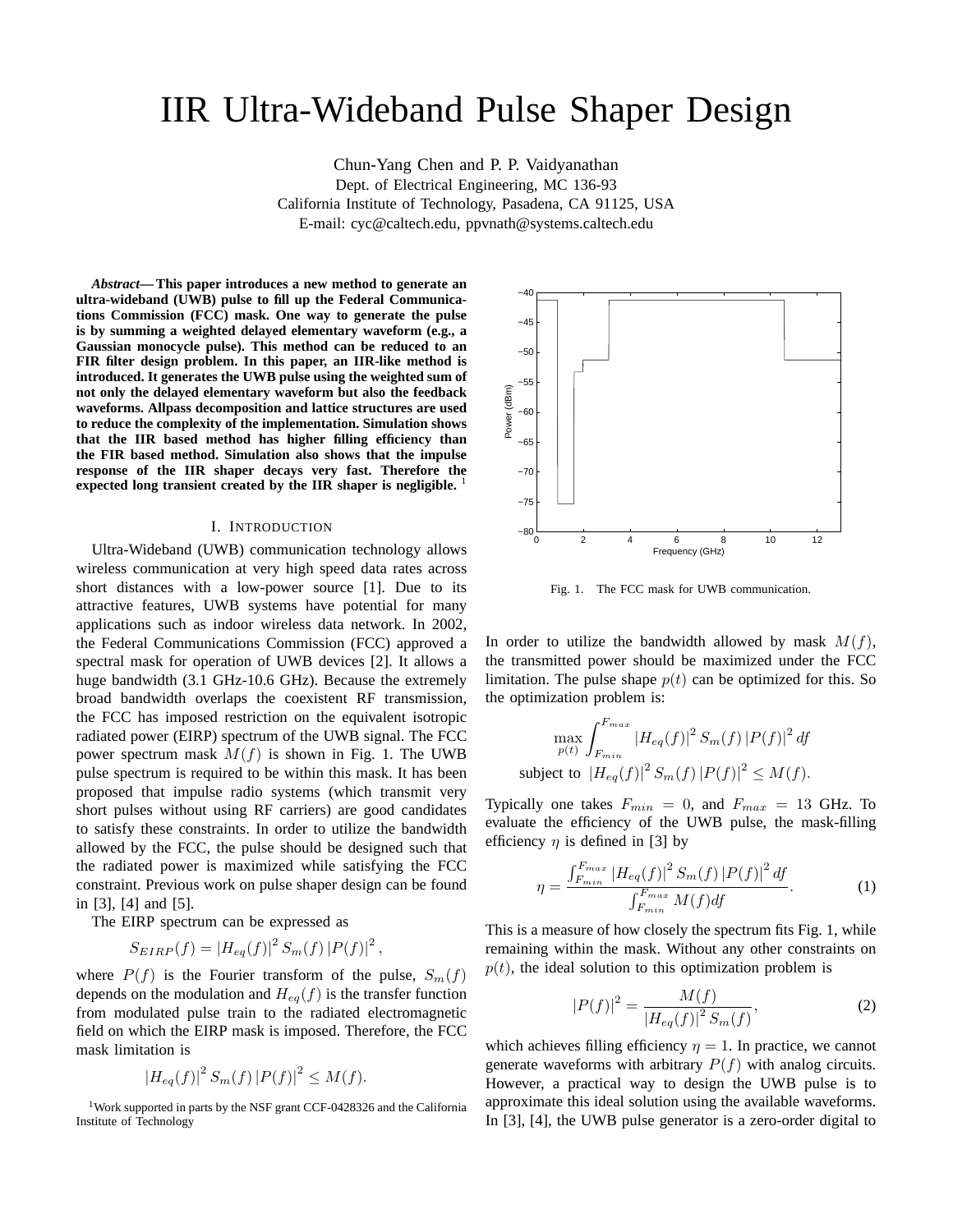analog converter (DAC) which generates a signal in the form

$$
p(t) = \sum_{n=0}^{M} b_n g(t - nT),
$$
 (3)

where  $g(t)$  is some elementary waveform which can be generated by analog circuitry such as the Gaussian monocycle pulse. The choice of T will be discussed later. In [3], a global search algorithm is used to maximize the filling efficiency  $\eta$ . In [4], the Parks-McClellan algorithm is used to design the coefficients  ${b_n}$  so that the frequency response of the pulse  $P(f)$  approximates the ideal solution in Eq. (2).

Eq. (3) can be viewed as an FIR filter  ${b_n}$  acting on continuous waveform  $g(t)$ . It is well know that with the same complexity, IIR filters have better frequency responses than FIR filters. In this paper, instead of using the FIR based method in Eq. (3), we proposed a new way to generate the pulse by an IIR based method. Experiments show that with the same complexity, our method has better filling efficiency than the FIR based method.

## II. PREVIOUS WORK

In this section, we will briefly explain what has been done in [4] and [3]. In [4], the Parks-McClellan algorithm is used to design the pulse shaper. The frequency response of the pulse generated using FIR based method in Eq. (3) can be expressed as

$$
P(f) = \sum_{n=0}^{M} b_n e^{-i\frac{2\pi n}{T}f} G(f), \ F_{min} \le f \le F_{max},
$$

where  $G(f)$  is the frequency response of the elementary waveform  $g(t)$ . In [4],  $g(t)$  is the Gaussain monocycle pulse. That is

$$
g(t) = 2\sqrt{e} \frac{t}{\tau_g} e^{-2(\frac{t}{\tau_g})^2},
$$

where  $\tau_g$  represents its peak amplitude. To approximate the ideal solution in Eq. (2), one can choose  ${b_n}$  so that

$$
\left| \sum_{n=0}^{M} b_n e^{-i \frac{2\pi n}{T} f} \right|^2 |H_{eq}(f)|^2 S_m(f) |G(f)|^2 \approx M(f),
$$
  
\n
$$
F_{min} \le f \le F_{max}
$$
\n(4)

is satisfied. This reduces the problem to an FIR filter design problem. In [4], the authors uses the Parks-McClellan algorithm to design the  $M + 1$ -tap filter  ${b_n}$ . This algorithm is optimal in the sense that the maximum approximation error is minimized. Note that  $\sum_{n=0}^{M} b_n e^{-i\frac{2\pi n}{T}f}$  is periodic in f with period  $\frac{1}{T}$ . However, as long as T is small enough so that there period  $\frac{1}{T}$ . However, as long as T is small enough so that there are no repetitions in the region  $F \leq f \leq F$  we can are no repetitions in the region  $F_{min} \le f \le F_{max}$ , we can design  ${b_n}$  appropriately. In [4], the typical values  $T = 73$ ps and  $T = 35.7$ ps are used. For  $T = 35.7$ ps, the sampling rate is  $1/35.7$ ps = 28 GHz. We get full band control over 0 GHz  $\leq f \leq 14$  GHz. For  $T = 73$ ps, the sampling rate is  $1/73$ ps = 13.7 GHz, so the frequency response in the range 0 GHz  $\leq f \leq 6.85$  GHz can be specified. Because  $\{b_n\}$  are real, the magnitude response is symmetric around 6.85 GHz. If the EIRP spectrum is under the mask for 0 GHz∼6.85 GHz, it will be also under the mask for 6.85 GHz ∼13.7 GHz because of symmetry. This leads to a suboptimal design. However, by thus increase  $T$ , the number of filter taps can be reduced significantly.

In [3], the same FIR based structure in Eq. (3) is adopted. However, more practical considerations are taken into account. The transfer function from modulated signal to radiated electromagnetic field,  $H_{eq}(f)$  is actually considered. The coefficients  ${b_n}$  are chosen from a finite set S restricted to the hardware implementation instead of real numbers. The filling efficiency mentioned in Eq. (1) is developed. Then an exhaustive search for  ${b_n}$  that has the highest efficiency  $\eta$  in  $S$  is implemented. The following optimization:

$$
\max_{\{b_n\} \in S, a_c} \eta = \frac{a_c \int_{F_{min}}^{F_{max}} |H_{eq}(f)|^2 S_m(f) |P(f)|^2 df}{\int_{F_{min}}^{F_{max}} M(f) df}
$$
  
subject to  $a_c |H_{eq}(f)|^2 S_m(f) |P(f)|^2 \le M(f)$ 

is done, where  $a_c$  is a scaling factor such that the EIRP spectrum is under  $M(f)$ . These papers use the FIR based method to generate the pulse. They inspire us to think of generating pulses by an IIR based method.

# III. IIR ULTRA-WIDEBAND PULSE SHAPER

Instead of using the FIR based method in Eq. (3), we propose a new way to generate the pulse by using the equation

$$
p(t) = \sum_{n=0}^{M} b_n g(t - nT) - \sum_{n=1}^{N} a_n p(t - nT),
$$
 (5)

where  $q(t)$  is some elementary waveform like the Gaussian monocycle pulse. This can be implemented by the scheme in Fig. 2. This is analogous to recursive difference equations,



Fig. 2. The scheme for generating the pulse  $p(t)$  recursively. Here "D" denotes one unit of analog delay.

hence the name "IIR method". In this case, the Fourier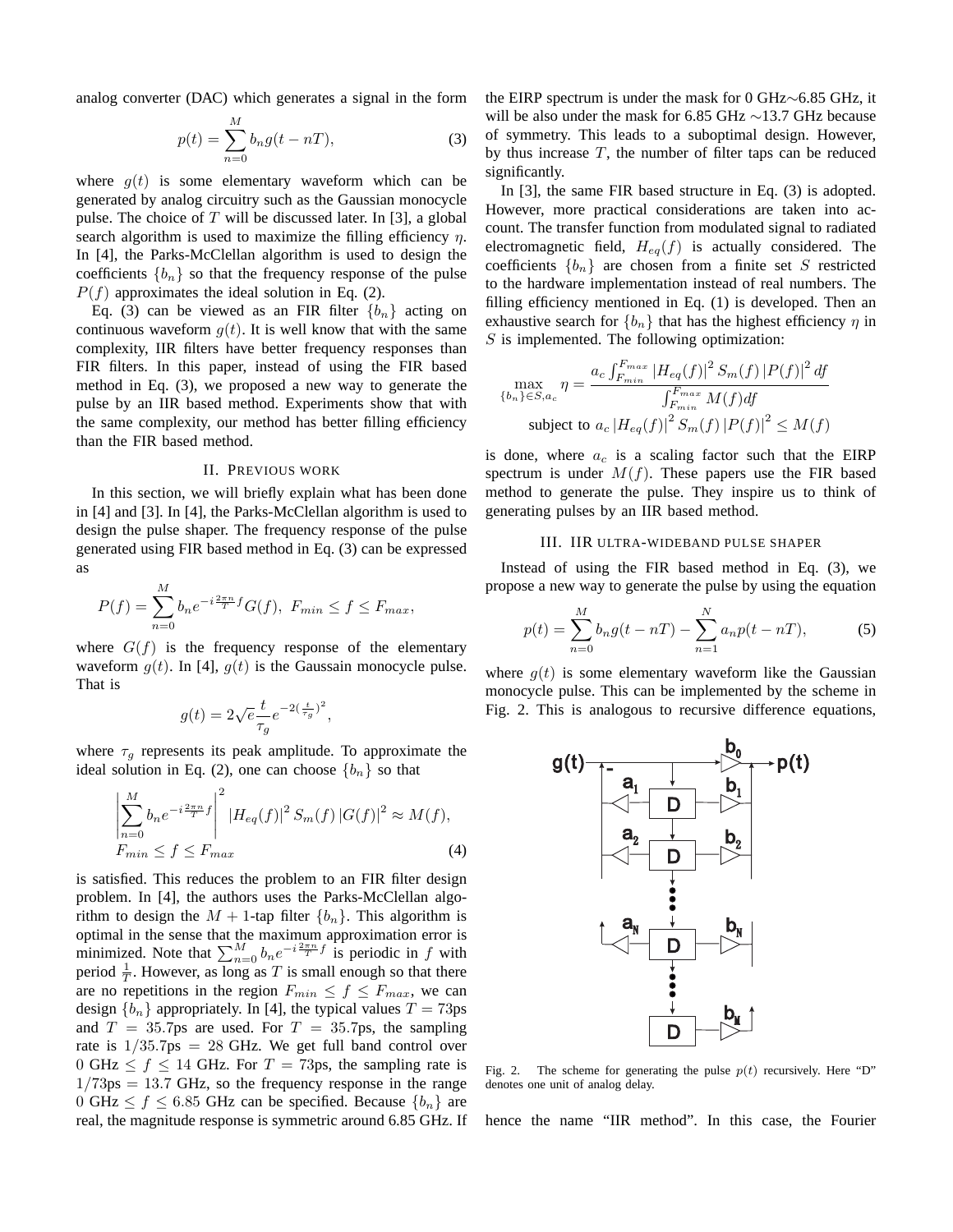transform of the pulse is

$$
P(f) = \frac{\sum_{n=0}^{M} b_n e^{-i\frac{2\pi n}{T}f}}{\sum_{n=0}^{N} a_n e^{-i\frac{2\pi n}{T}f}} G(f),
$$

where  $G(f)$  is the Fourier transform of  $g(t)$  and  $a_0 = 1$  for convenience. To approximate the ideal solution in Eq. (2), the power spectrum needs to fit within the mask. One can choose  ${a_n}$  and  ${b_n}$  so that

$$
\left| \frac{\sum_{n=0}^{M} b_n e^{-i\frac{2\pi n}{T}f}}{\sum_{n=0}^{N} a_n e^{-i\frac{2\pi n}{T}f}} \right|^2 |H_{eq}(f)|^2 S_m(f) |G(f)|^2 \approx M(f),
$$
  
\n
$$
F_{min} \le f \le F_{max}
$$

This reduces the problem to an IIR filter design problem. However, the magnitude response of the filter is not simply highpass or lowpass. It needs to fit to a specific curve controlled by  $|H_{eq}(f)|^2 S_m(f) |G(f)|^2$  and the mask  $M(f)$ . Unlike the FIR case, there is no standard technique to design an IIR filter to fit an arbitrary magnitude response. To solve this, we divide the design problem into two parts. We first design an IIR equiripple filter  $H_1(z)$  and then design an FIR filter  $H_2(z)$  by the Parks-McClellan algorithm. The overall IIR filter  $H_1(z)$  is  $H(z) = H_1(z)H_2(z)$ . The IIR filter has a relatively sharper transition band, therefore we use it to fit the transition band of  $M(f)$ . It is designed to have passband over 3.1 GHz  $\leq f \leq 10.6$  GHz. That is

$$
\left| H_1(e^{i\frac{2\pi f}{T}}) \right|^2 \approx \begin{cases} 1, & 3.1 \text{ GHz} \le f \le 10.6 \text{ GHz} \\ 0, & \text{otherwise.} \end{cases}
$$

On the other hand, after  $H_1(z)$  is determined, an FIR filter  $H_2(z)$  is used to provide the flexibility to compensate the nonflat passband caused by  $|H_{eq}(f)|^2 S_m(f) |G(f)|^2$ . This can be done by solving the approximation problem

$$
\left| H_2(e^{i\frac{2\pi f}{T}}) \right|^2 \left| H_1(e^{i\frac{2\pi f}{T}}) \right|^2 |H_{eq}(f)|^2 S_m(f) |G(f)|^2 \approx M(f),
$$
  

$$
F_{min} \le f \le F_{max}
$$

This approximation can be done by the Parks-McClellan algorithm. By this separated design, we obtain both of the advantages of IIR equiripple filter and FIR minimax filter. Sharp transition band and flexibility to fit arbitrary magnitude response are obtained. Thus the filling efficiency can be increased under the same complexity.

### IV. DESIGN EXAMPLES

Three pulse design examples are compared in this section. The first example is a reproduction of [4]. The pulse is generated by the FIR based method in Eq. (3) and the Parks-McClellan algorithm is used to design the coefficients  ${b_n}$ . The second example is the pulse generated by the IIR based method in Eq. (5) and a standard IIR filter is used to obtained the coefficients  ${b_n}$  and  ${a_n}$ . The third example is the pulse generated by the IIR based method in Eq. (5) with the design procedure we described in Section III. We first use a standard elliptic IIR filter to fit the transition band of the mask and then use a minimax FIR filter to compensate the nonflat passband caused by the Gaussian monocycle pulse and the transfer function  $|H_{eq}(f)|^2 S_m(f)$ .

The parameters are listed in the following:

- 1) In order to compare the three cases under fixed cost, the number of multiplications in Fig. 2. is fixed to be 17.
- 2) The duration  $T$  in Eq. (5) is chosen to be 73ps. In this case, the sampling rate is 1/73ps =13.7 GHz, so the frequency response in the range 0 GHz  $\leq f \leq 6.85$ GHz can be specified. Because the signals are real, the magnitude response in the range 6.85 GHz  $\leq f \leq 13.7$ GHz is symmetric to that in the range 0 GHz  $\leq f \leq$ 6.85 GHz.
- 3) The parameter  $\tau_g$  in the Gaussian monocycle pulse is chosen to be 50ps. This choice makes the magnitude response of the Gaussian monocycle pulse have its peak value around 6.85 GHz.
- 4) In the following example, we assume  $H_{eq}(f) = 1$ and  $S_m(f)=1$ , as in [4]. These assumptions can be removed with appropriate modification of the design procedure.

Fig. 3 shows a comparison of the results obtained using these three methods.

**A. FIR case [4].** The pulse is generated by FIR based method. The Parks-McClellan algorithm [6] is used to find  ${b_n}$  so that Eq. (4). is satisfied. This can be viewed as a special case of the IIR scheme with  $a_0 = 1$  and  $a_n = 0$  for  $n \neq 0$ . To fix the number of multiplications to 17, we choose the order  $M = 32$ . The pulse power spectrum is shown in Fig. 3A. The filling efficiency  $\eta = 74.96\%$ .

**B. Elliptic IIR filter.** The pulse is generated by the IIR based method in Eq. (5). The standard elliptic IIR filter design is used to find  $\{a_n\}$  and  $\{b_n\}$  so that

$$
\left| \frac{\sum_{n=0}^{M} b_n e^{-i \frac{2\pi n}{T} f}}{\sum_{n=0}^{N} a_n e^{-i \frac{2\pi n}{T} f}} \right| \approx \begin{cases} 0, & 0 \text{ GHz} \le f \le 3.1 \text{ GHz} \\ 1, & 3.1 \text{ GHz} \le f \le 6.85 \text{ GHz.} \end{cases}
$$

Because the magnitude response is symmetric around 6.85 GHz, it also has passband in the range 6.85 GHz  $\leq f \leq 10.6$ GHz. Therefore, the overall passband is 3.1 GHz  $\leq f \leq 10.6$ GHz. We choose the orders  $M = N = 11$ . Because of the symmetry of the numerator  ${b_n}$ , the number of multiplications in the numerator is 6. The total number of multiplications is therefore 16. The pulse power spectrum is shown in Fig. 3B. Because of the nonflatness of  $G(f)$ , the passband of the pulse is not flat. This seriously decreases the filling efficiency. The filling efficiency  $\eta = 68.29\%$  in this case.

**C. The new method of Section III.** The pulse is generated by the IIR based method in Eq. (5). The design procedure described in Section III is applied. We first design an elliptic IIR filter with order 7 and then design a minimax FIR filter with order 11. Thus the overall orders are  $M = 18$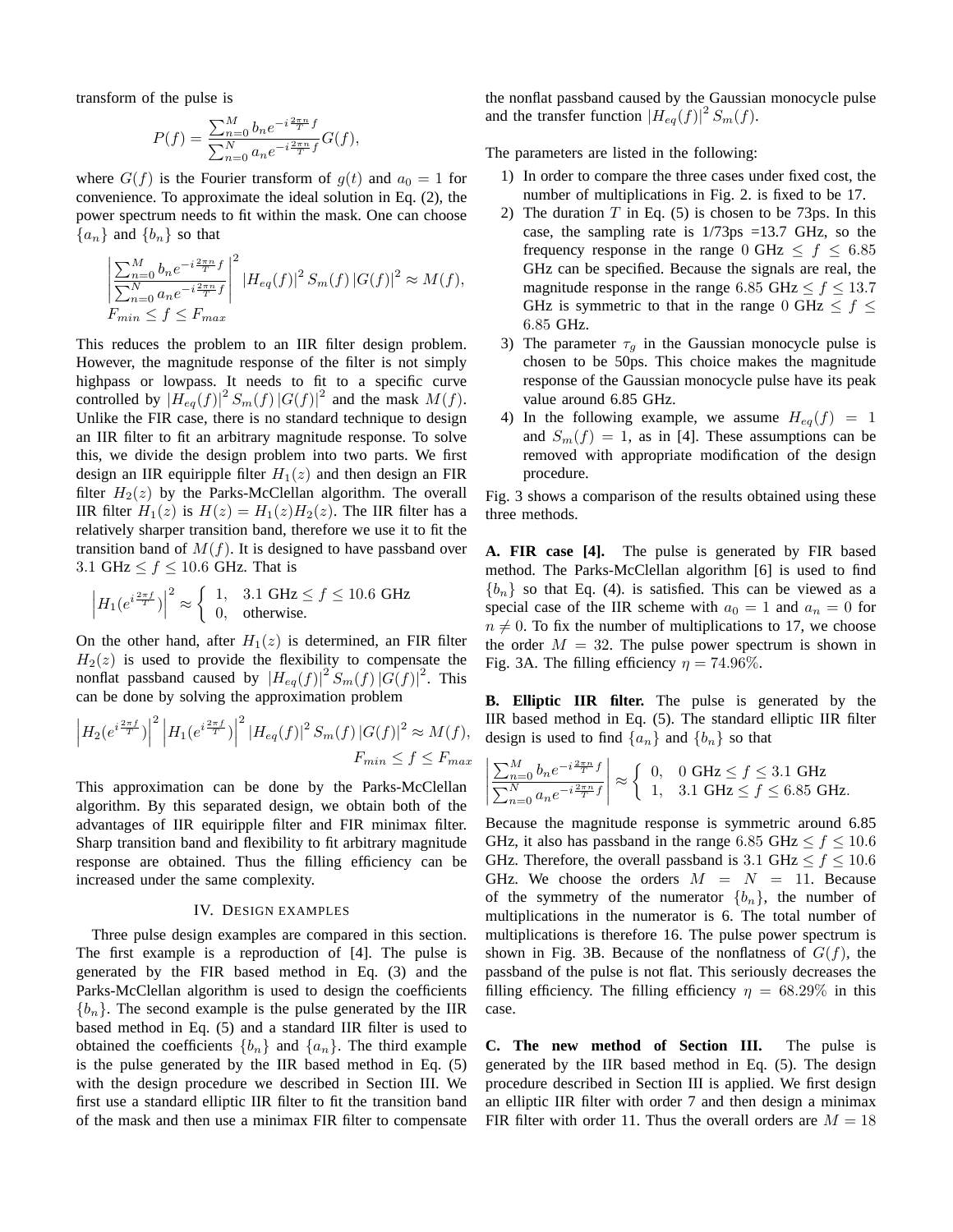and  $N = 7$ . Because of the symmetry of the numerator, the number of multiplications in the numerator is 10. The total number of multiplications is therefore 17. The pulse power spectrum is shown in Fig. 3C. The filling efficiency  $\eta = 78.92\%$  in this case.

The mask-filling efficiencies are summarized in Table I. At the receiver, the frequency component outside 3.1 GHz  $\leq f \leq 10.6$  GHz is often filtered. Therefore the other way to compute the efficiency in Eq. (1) is using  $F_{min}$  = 3.1 GHz and  $F_{max}$  = 10.6 GHz. That results a different value of efficiency. They are also listed in Table I. The power spectra corresponding to  $F_{min} = 0$  GHz and  $F_{max} = 13$  GHz are shown in Fig. 3. Experiments show that the new method has a consistently higher filling efficiency than the FIR based method.



A B C  $F_{min} = 0$  GHz  $F_{max} = 13 \text{ GHz}$  74.96% 68.29% 78.92%  $F_{min} = 3.1 \text{ GHz}$  $F_{max} = 3.1 \text{ GHz}$  88.06% 80.62% 92.61% TABLE I

MASK-FILLING EFFICIENCY FOR THE THREE DESIGN METHODS.

**Transient Response.** In UWB transmission, shorter pulse duration results in better transmission rates. Therefore, one must consider the pulse duration when designing the transmitting pulse [5]. By definition, IIR filters have infinite impulse response. That means the pulses generated from Examples B and C have infinite duration. However, the experiments show that the impulse responses of these IIR filters decay very fast. The transient is thus negligible. Fig. 4 shows the impulse responses of the shapers for the three methods. The impulse response of the FIR shaper has a duration of 2.4ns. The impulse response of the new method has more than 98% of its energy within this duration. The rest of the energy (less than 2%) can be viewed as transient and is small enough to be neglected. Fig. 5 shows the pulse  $p(t)$  for the three cases.



Fig. 4. Impulse responses  $h(nT)$  for the three shapers.

Fig. 3. Results of FIR and IIR approximations to the FCC power mask. (A) FIR based method. (B) IIR elliptic method. (C) The new method of Section 3.